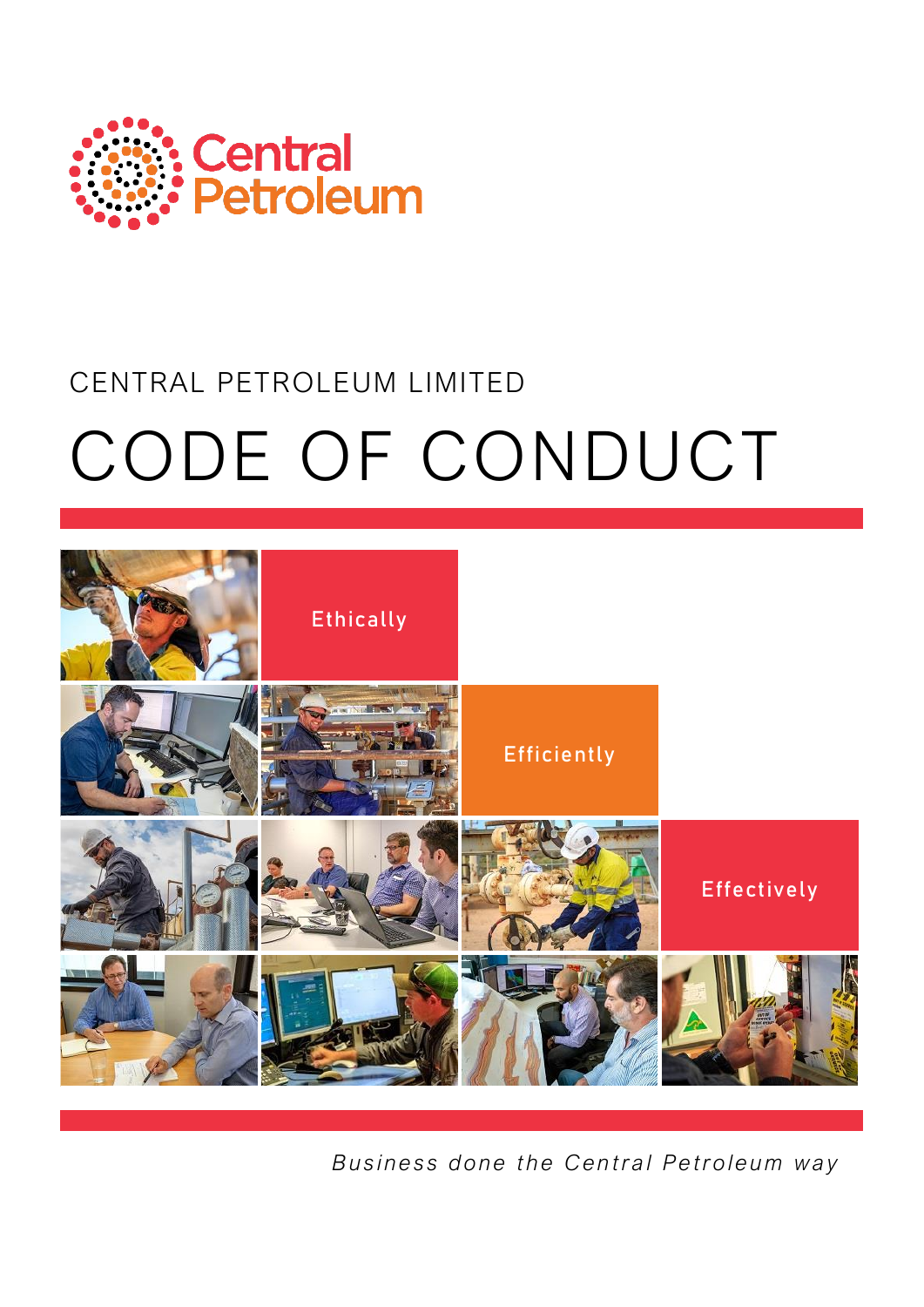## Code of Conduct Overview

Central Petroleum Limited (the "Company" or "Central") was established with the goal of being "the predominant producer of petroleum and value-added products in central Australia". The goal is underpinned by our core values which include:

## **Character**

- We put safety first.
- We respect the environment and the communities we work with.
- We value our people and stakeholders.

## **T**ogether

- We work hard, efficiently and effectively, as a team.
- We listen to and work in partnership with stakeholders.
- We engage in a collaborative manner and act with integrity.

## Performance

- We are committed to increasing shareholder value.
- We are dynamic and agile.
- We are professional, resourceful and proficient.

Our Code of Conduct has been developed to assist the Company to remain a good corporate citizen and in so doing, to appropriately balance, protect and preserve all stakeholders' interests. Our Code of Conduct is a commitment by all to uphold the standards of ethics and behaviours not only of themselves but to also hold each other to account. At Central we always aim to work:

- Ethically;
- Efficiently;
- Effectively with others; and
- In accordance with the law.

The standards set out in this Code are designed to ensure that we at Central behave in a manner which reflects our high standards of conduct.

**The Code of Conduct describes** the ethics and principles which govern decision making and behaviour that apply in every aspect of our work and relationships at Central. **This Code applies to every person** working for Central including directors, officers, employees, students, volunteers, consultants and contractors engaged by the Company to which they are expected to adhere and advocate. **This Code applies in the workplace and at other places** that are in connection with work during and outside of normal business hours, such as, but not limited to, work-related events/functions such as conferences, meetings, training and media briefings.

This Code of Conduct isto be read in conjunction with, but not limited by, policies and procedures referred to in this Code.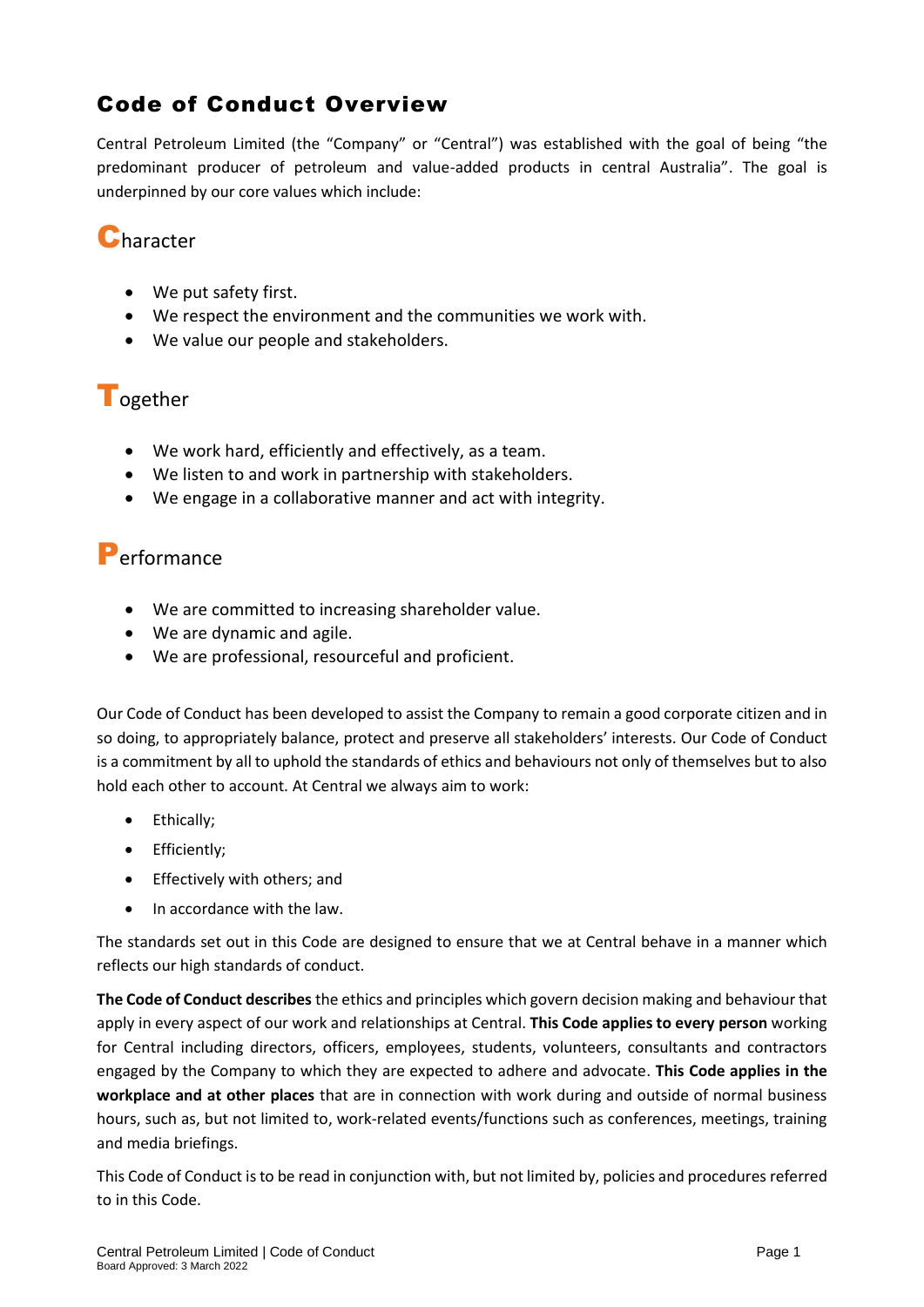# **Contents**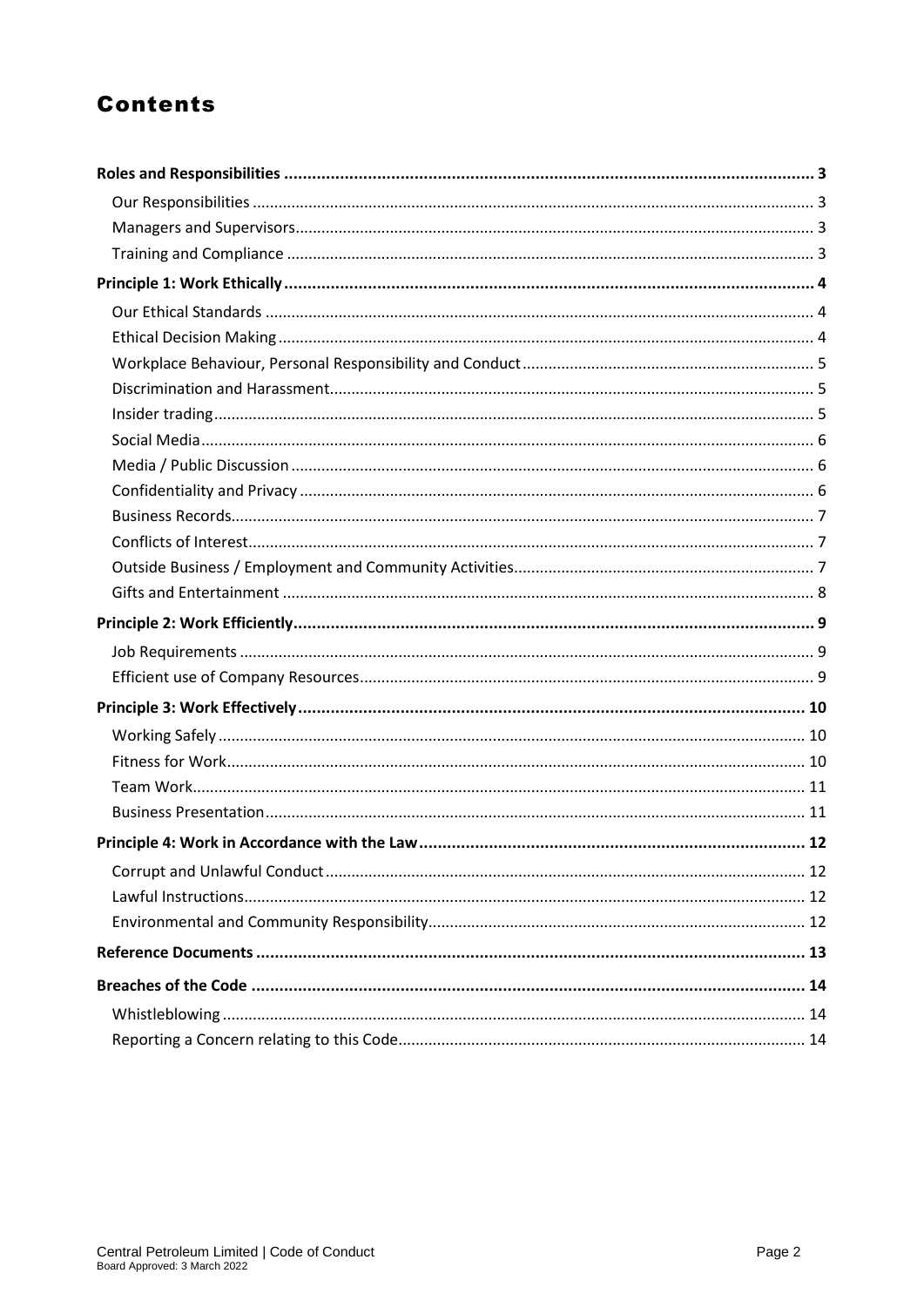# <span id="page-3-0"></span>Roles and Responsibilities

Compliance with our Code of Conduct is a condition of our employment or engagement with Central. We are expected to familiarise ourselves with the principles and standards contained in the Code and how it applies to us. The consequences of failing to comply with the Code of Conduct are serious and may result in disciplinary action (including termination of employment). If we are faced with a situation or a decision and are unsure of how to proceed, speak to your manager or Human Resources.

#### <span id="page-3-1"></span>Our Responsibilities

- Comply with the requirements of this Code;
- In the event you believe the Code has been breached, having a reasonable basis for raising a concern, you are encouraged to report it;
- The Company empowers us to ask questions and raise issues without fear of retaliation;
- Report suspected unethical, illegal or suspicious behaviour immediately; and
- Participate in the initial and refresher training on the Code of Conduct obligations.

#### <span id="page-3-2"></span>Managers and Supervisors

Those who manage the tasks of others, in addition to *Our Responsibilities* mentioned above, the following also applies:

- Ensure your direct reports understand their responsibilities under this Code of Conduct and other Company policies;
- Provide opportunities to discuss the Code and reinforce the importance of ethics and compliance with employees;
- Create an environment where employees feel comfortable raising concerns without fear of retaliation;
- Consider conduct in relation to the Code and other Company policies when evaluating employees;
- Never encourage or direct employees to achieve business results at the expense of ethical conduct or non-compliance with the legal requirements of the law; and
- Manage any non-compliance in accordance with the pertinent policy/procedure.

#### <span id="page-3-3"></span>Training and Compliance

Those people that this Code of Conduct applies to are required to undertake the Code of Conduct training at least once every two years.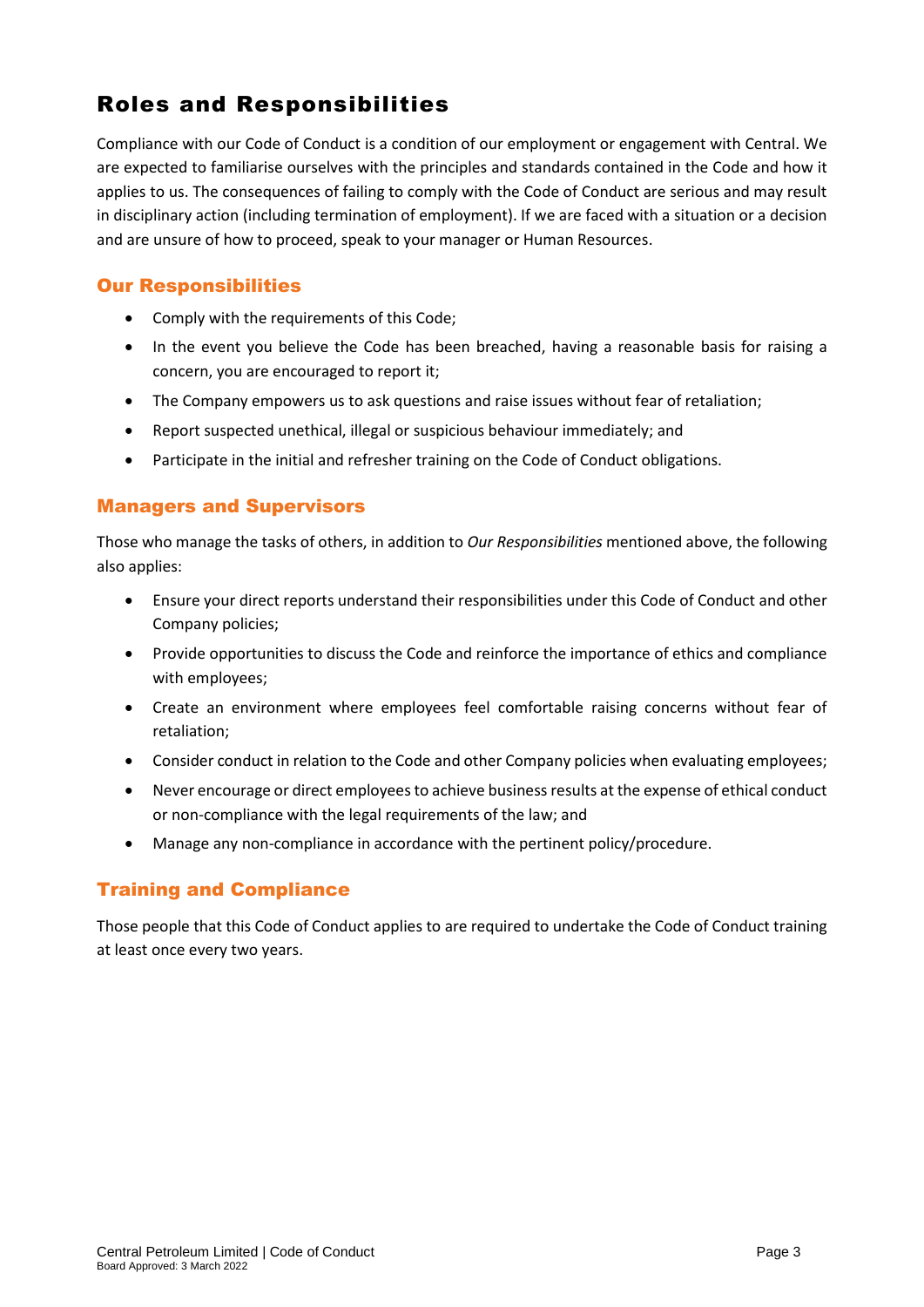# <span id="page-4-0"></span>Principle 1: Work Ethically

#### <span id="page-4-1"></span>Our Ethical Standards

At Central, we encourage and provide support for all involved with the Company to:

- Act honestly and with integrity;
- Treat each other with respect and dignity;
- Be accountable for our actions;
- Observe the law and comply with relevant legislation;
- Act within our delegated authority; and
- Adhere to Company policies, work standards and processes.

#### <span id="page-4-2"></span>Ethical Decision Making

!<br>!

The Code of Conduct empowers usto make ethical decisions by demonstrating the standards of behaviour expected of them at Central. When faced with a decision and you are unsure if it complies with the Code of Conduct, you should **ask yourself**:

- Does it fit with my personal and or Company values?
- If the story appeared in the media, would I feel comfortable with the decision?
- What would I tell my partner, parent, child or friend to do?
- What's my intuition or 'gut feel'? (If it feels bad, then it probably is bad).

#### If you are still unsure, you are encouraged to discuss the issue with your manager or Human Resources before taking any action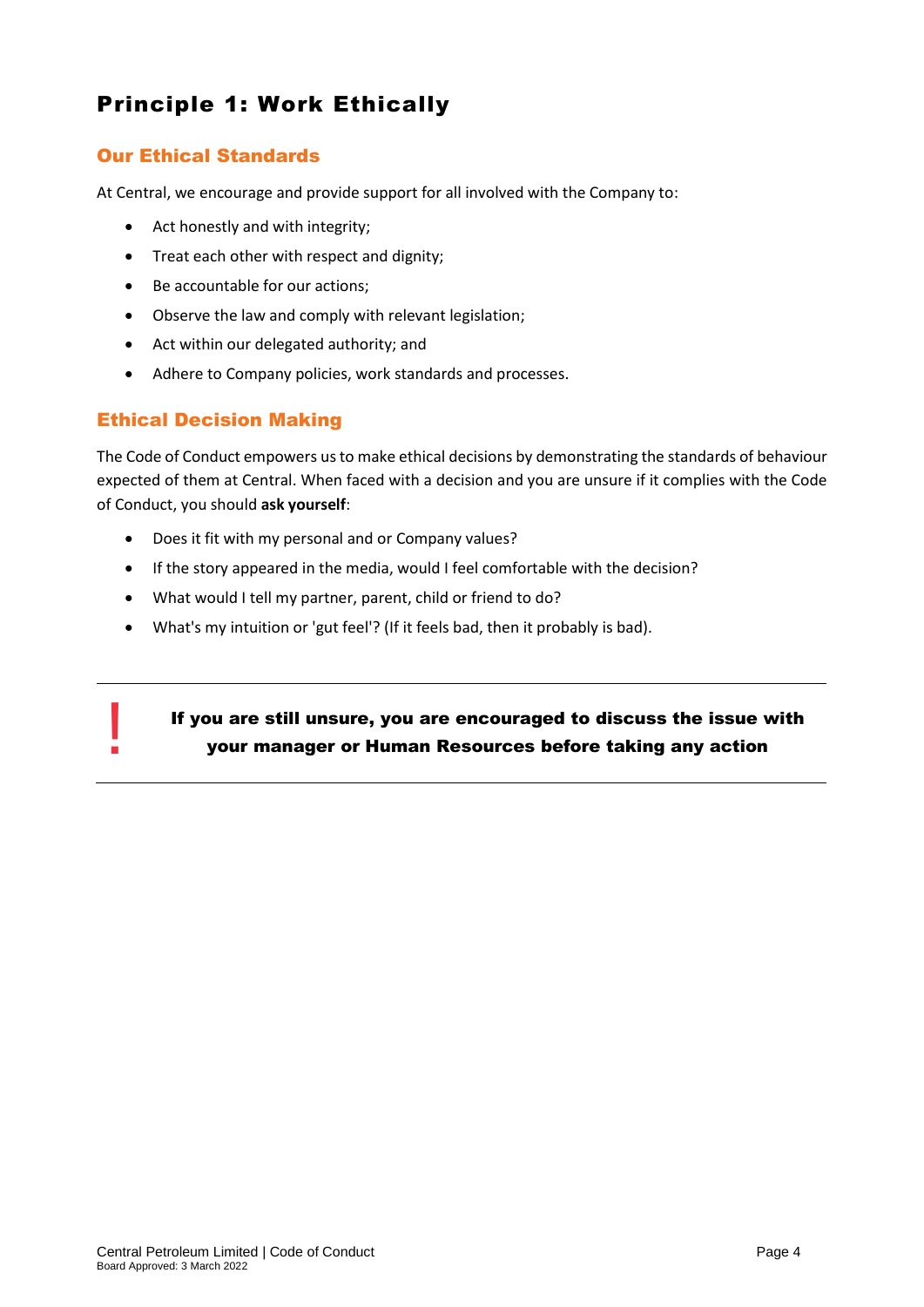#### <span id="page-5-0"></span>Workplace Behaviour, Personal Responsibility and Conduct

At Central, we treat each other with integrity, courtesy and respect at all times. Our behaviour reflects an understanding of our individual differences while recognising our shared values.

When dealing with colleagues, internal and external customers we must:

- Observe our ethical standards in respect to all our working relationships;
- Respect the diverse cultural backgrounds of all employees; and
- Identify and act upon discriminatory behaviour and practices.

Central is committed to the principles of Equal Employment Opportunity (EEO) and will apply them in all aspects of its dealings with employees and potential employees. Staffing and personnel decisions will be made on the basis of merit and the applicant's skills, attributes, and ability to perform the duties of the role.

#### <span id="page-5-1"></span>Discrimination and Harassment

Central will not tolerate discrimination or any form of harassment under any circumstances as outlined in the **Workplace Discrimination and Harassment Policy**. Harassment (including sexual harassment), bullying, victimisation, or vilification are also discriminatory behaviours and as such will be dealt with by the Company in the same manner as discrimination. Every person working at and involved with Central is obligated to ensure that any behaviour that is of a discriminative or harassment nature does not occur in the workplace. If this type of behaviour is observed, you are to report such matters. These matters are to be dealt in accordance with the **Guidelines for Managing Complaints and Misconduct**. All complaints will be treated seriously, acted upon promptly, and dealt with in the strictest confidence.

Where a complaint or behaviour constitutes a criminal offence, such as assault or indecent assault, Central may, subject to the Company's legal obligation report the complaint to the Police who may undertake a separate criminal investigation.

#### <span id="page-5-2"></span>Insider trading

Employees may learn information about the Company, associates, clients, business partners or other companies that is not publicly available. It is illegal for an individual to use information obtained in this way for personal gain or to share it with others. Strict compliance with the Company's **Securities Dealing Policy** is a condition of your employment. The purpose of this policy is to ensure that Restricted Persons are aware of the legal restrictions of dealing in securities while such a person is in possession of inside information concerning Central Petroleum and any of its subsidiaries.

Employees are prohibited from:

- Buying or selling securities based on non-publicly available knowledge gained in the course of their service with the Company; and
- Providing information or tips or encouraging another person to buy or sell securities based on inside information.
- Where, if the inside information were generally available, would be likely to influence investors in deciding whether or not to buy or sell securities.

Employees are required to report suspected insider trading immediately as outlined at **Reporting a Concern relating to this Code**.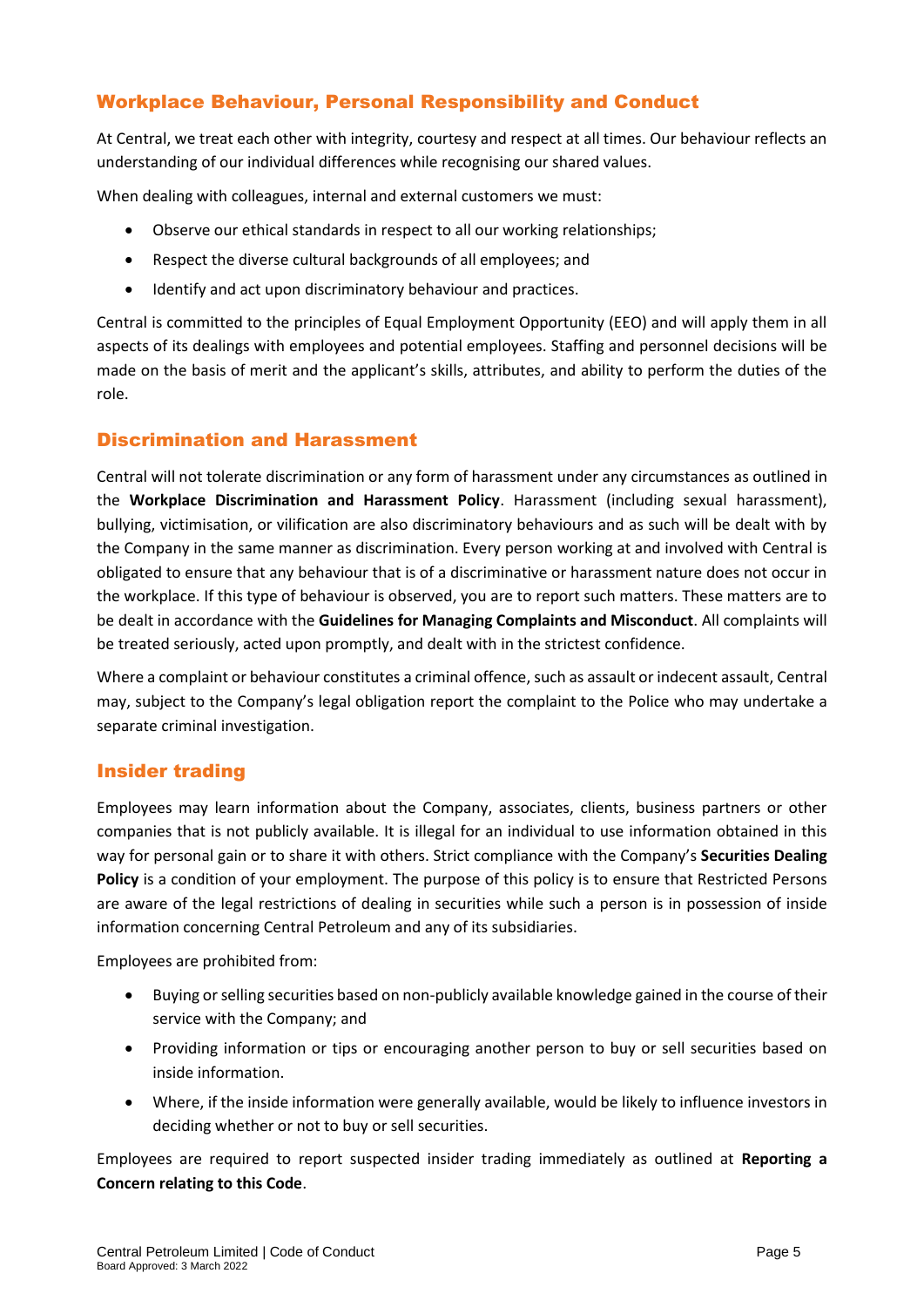#### <span id="page-6-0"></span>Social Media

All employees using social media must ensure their online behaviour is consistent with the Company's Code of Conduct and all other underpinning elements of this Code of Conduct such as the applicable legislation, agreements, charters, policies and procedures.

#### <span id="page-6-1"></span>Media / Public Discussion

Only employees with the appropriate authorisation may make comment to the media or participate in public discussions on behalf of Central. When representing Central, your professional conduct is on display and it is expected that you behave courteously, professionally and maintain a professional appearance while on duty.

All media requests should be referred to the Managing Director & Chief Executive Officer.

#### <span id="page-6-2"></span>Confidentiality and Privacy

Confidential information is information which is disclosed, provided or otherwise made available to us during our engagement with Central. It includes, but is not limited to, business or personal information about the Company and its employees, stakeholders, customers and suppliers. It also includes Intellectual Property developed for Central using confidential information and Company resources. You have an obligation to protect this information to ensure privacy is maintained and commercial interests are safeguarded. In accordance with the *Privacy Act 1988* (Cth), we will only collect, use, disclose and retain personal information that is necessary to meet business requirements.

Assume that Company information is confidential information and it is not for external distribution unless there is an absolute indication that the Company has publicly announced the information. Confidential information is not to be used for any personal benefit or gain and is only to be used if required as per your duties to the Company.

To ensure confidentiality and privacy is maintained we are expected to:

- Take measures to ensure information cannot be seen or heard by someone with whom you would not normally share that information with when you are working with or discussing confidential matters;
- Only access or request confidential information that is necessary to perform our duties;
- Seek authorisation from an appropriately delegated Central employee when confidential information is requested by someone with whom you would not normally share that information. This person may be your manager, Human Resources or Legal Counsel;
- Exercise discretion and care in discussing work matters with family, friends or business associates;
- Secure confidential information always (even when the information is being destroyed). This includes electronically stored information and hard copies; and
- Observe the Privacy Principles set out in the Company's **Privacy Policy**.

You must be familiar with the Company's **Securities Dealing Policy**, which ensures that sensitive information is not used inappropriately when dealing with Central's securities.

Through your employment contract with Central, you are legally obliged to continue to observe confidentiality and privacy after your engagement with Central ends.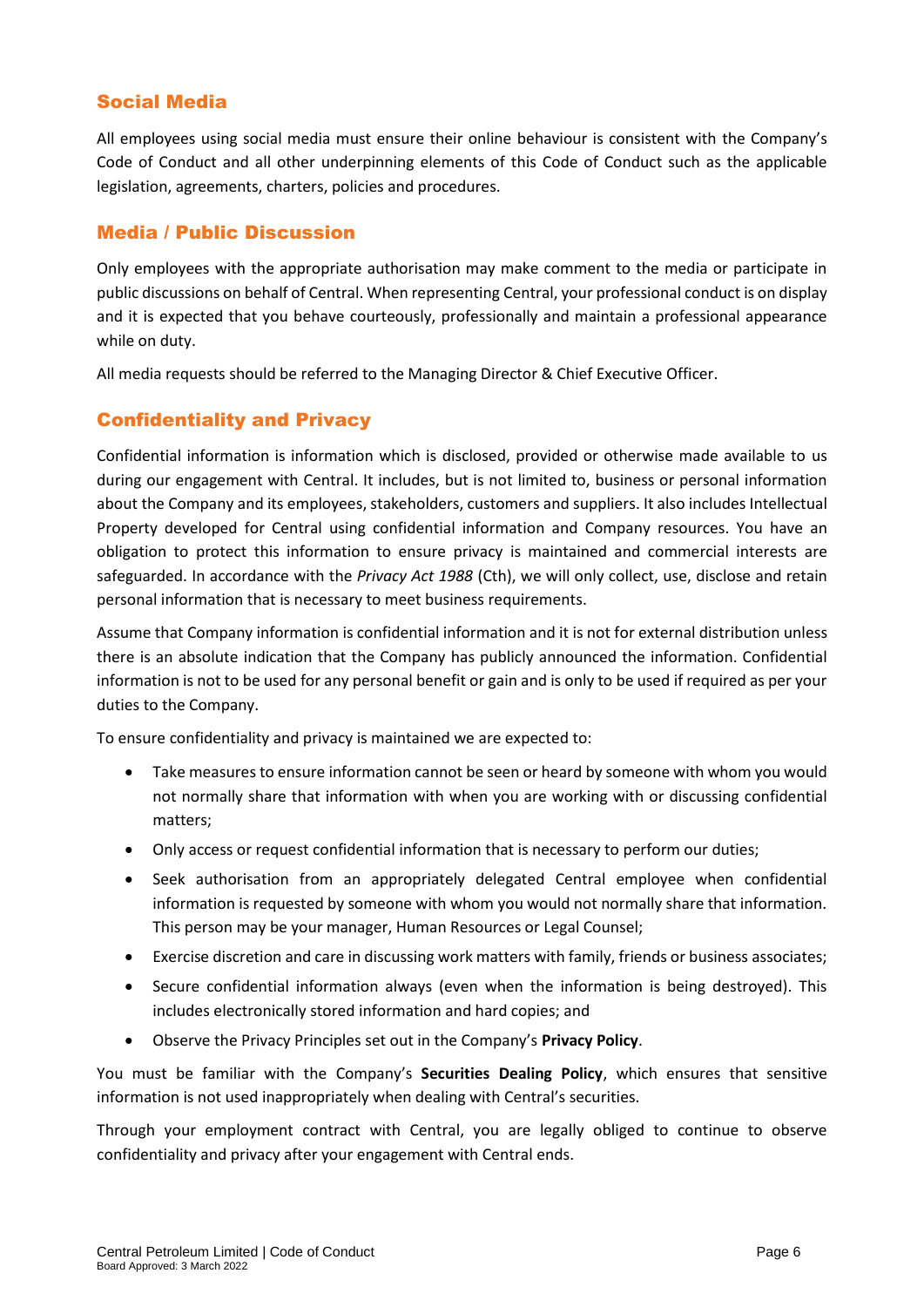You must report suspected breaches of confidentiality and privacy immediately as outlined at **Reporting a Concern relating to this Code**. If you need more information, see the **Privacy Policy** and **Information Technology Acceptable Use & Security Policy**, or speak to your manager or Human Resources.

#### <span id="page-7-0"></span>Business Records

If you are involved in the preparation of business information and records or financial data, you must ensure the information is true and accurate and must not falsify or manipulate records. Business documents are required by law to be maintained for a statutory period. You must not destroy business documents without appropriate authorisation.

#### <span id="page-7-1"></span>Conflicts of Interest

**Actual conflict of interest** occurs when personal interests interfere with the interests of Central. A conflict can arise if you take on outside work or make financial investments that make it difficult for to perform work at Central objectively and effectively. A conflict also can occur if an employee uses their position or influence at Central to benefit their own interests, or the interest of any family member or other personal associates.

**Perceived conflict of interest**is a current matter which could reasonably be perceived to give rise to a conflict of interest between our duty and responsibilities to the Company and a competing interest; and a

**Potential conflict of interest** can occur when a current interest may give rise to a future conflict between our duty and responsibilities to the Company and the competing interest.

Some examples of conflicts of interest include:

- An employee favouring a supplier during a procurement process due to a personal relationship with that supplier;
- Holding any interest in a business that may have any relationship with Central either as a competitor, customer or supplier, which may benefit from your position at Central; or
- Making political comment or participating in political activity that may relate to or may be seen as relating to Central's business.

Any situation involving an actual, perceived or potential conflict of interest between an employee and Central should be avoided. It's important you disclose any relationships, associations or activities that could create actual, perceived, or even potential conflicts of interest as outlined at **Reporting a Concern relating to this Code** (disclosure of conflicts of interest are to be recorded with Human Resources). Failure to declare a conflict of interest may result in a breach of this Code.

#### <span id="page-7-2"></span>Outside Business / Employment and Community Activities

It is your obligation to declare to your manager in writing any outside business/employment or community activity which may create a conflict of interest (disclosure of conflicts of interest are to be recorded with Human Resources).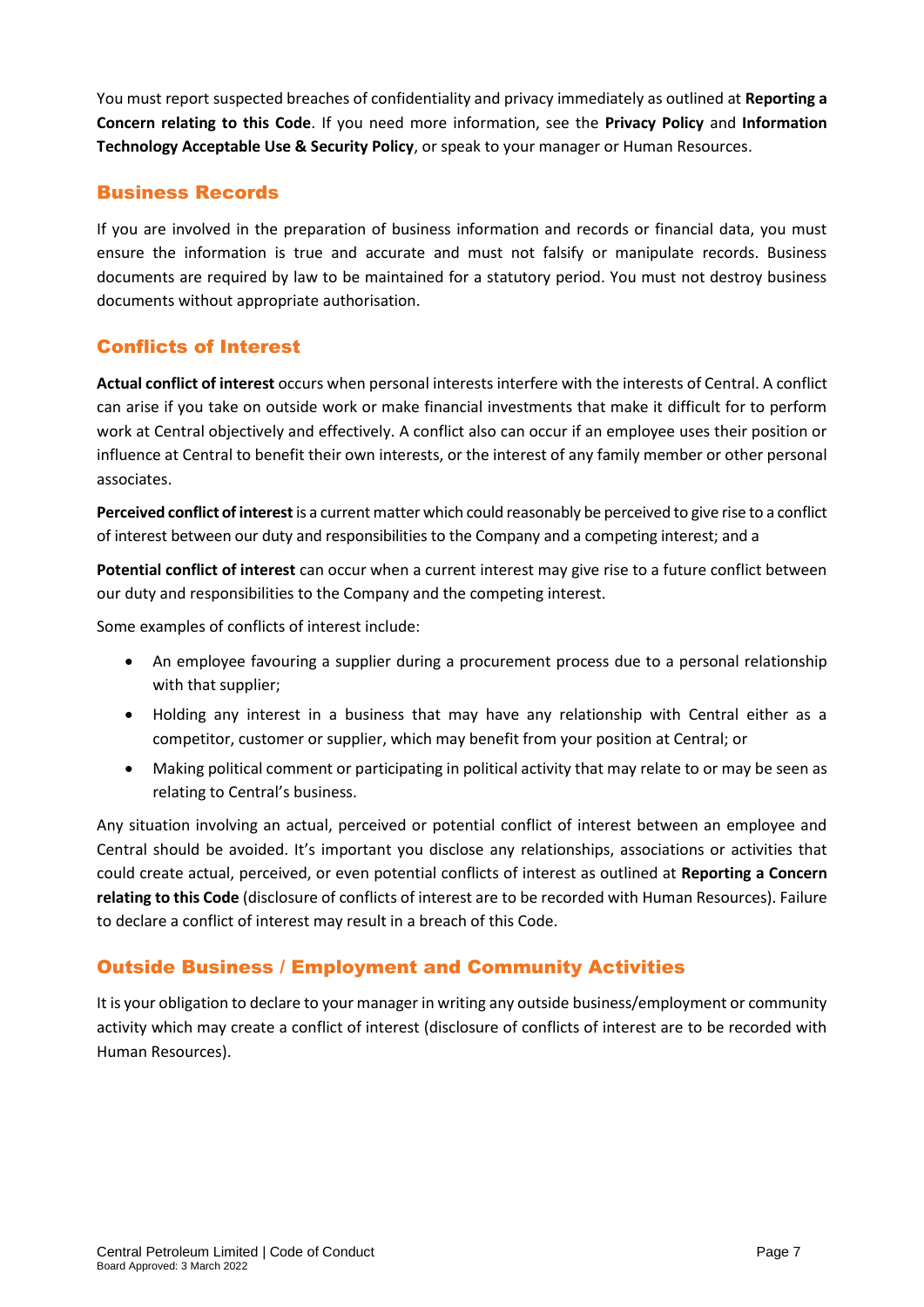During employment with Central, you must not, without prior written consent from the Managing Director & Chief Executive Officer:

- Act as an officer, employee, consultant or adviser to any other corporation, firm, organisation or person;
- Take up any other position with any other corporation, firm, or organisation (whether paid or unpaid); or
- Hold any shares or securities, that create or may create a conflict of interest.

While Central actively supports our employees' involvement in their communities, it is important to ensure that:

- You are acting in a personal capacity and not representing Central (unless expressly authorised to do so); and
- Your personal actions and comments are in no way attributed to your capacity as an employee of Central.

#### <span id="page-8-0"></span>Gifts and Entertainment

In the Australian business context, the giving of gifts (beyond hospitality) is unusual. It is recognised that gifts and entertainment are designed to build goodwill among business partners. These courtesies include items of nominal value such as meals and beverages, tickets to sporting or cultural events, and other merchandise or services.

You must not accept gifts, benefits or entertainment of any value that may cause a sense of obligation to the donor or may create the perception of loss of objectivity on your behalf.

Gifts and hospitality offered by a way of thanks may be accepted and are to be accepted in accordance with the Company's **Fraud and Corruption Policy**. A decision will then be made based on the value of the gift and the nature of the business relationship as to whether you may keep the gift, return it, or share it with your colleagues or the community.

Under no circumstances are you to offer or accept (as a gift or benefit) loans, cash, or cash equivalents, and products or service discounts that are not available to all employees. Similarly, you must never directly or indirectly offer, pay, solicit or accept bribes or kickbacks.

All gifts and hospitality are to be recorded in accordance with the Company's **Fraud and Corruption Policy**. Gifts should only be offered or accepted if they are occasional and less than \$100 of value and hospitality should only be offered or accepted if they are occasional and less than \$200 of value. This is particularly important in roles that directly deal with or decide on the use of suppliers, customers or contracts.

Business related lunches or functions are customary business practice. When participating in such a function, you must use your discretion as to the appropriateness of the business purpose and the value and frequency of such functions. At all events you are expected to behave in a socially responsible manner.

Only Central employees delegated with the appropriate authority may offer gifts and entertainment to business partners and clients.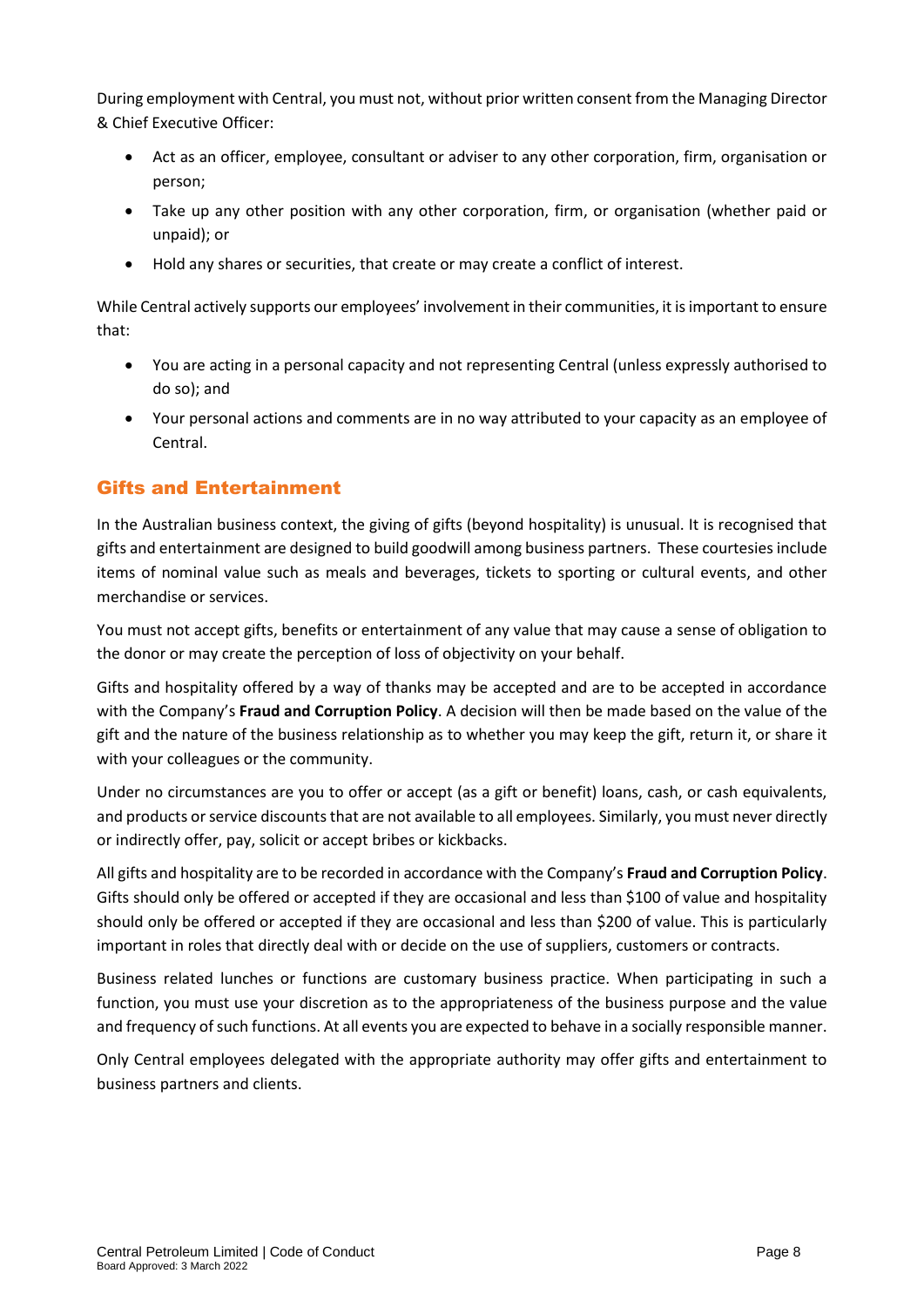# <span id="page-9-0"></span>Principle 2: Work Efficiently

#### <span id="page-9-1"></span>Job Requirements

We are required to provide a 'fair day's work' to Central. This includes:

- Knowing and understanding our duties and responsibilities;
- Performing our duties to the best of our ability;
- Working the required hours as per our employment contract; and
- Conducting minimal personal business and discussions during business hours.

Additionally, we must:

- Act in accordance with the Company's policies, applicable work standards, processes, procedures and lawful direction from your supervisor;
- Be thoroughly familiar with operations manuals, guidelines and practices that apply to our work;
- Take personal responsibility and be accountable for our own conduct and actions;
- Protect and promote the interests and reputation of Central; and
- Be prepared to participate in training and development to enable us to perform the duties of our position.

#### <span id="page-9-2"></span>Efficient use of Company Resources

We are trusted to use Company assets and resources efficiently, safely and for the purpose of our professional duties. The Company requires that we protect its assets and to use them for legitimate purposes, efficiently, and for valid Company business only. Assets include facilities, equipment, other tools, computers and information systems, telephones, employee time, confidential and proprietary information, corporate opportunities and Company funds. Additionally, we are to ensure proper use of all resources within our control which extends but not limited to:

- Appropriate use and expenditure of the Company's funds in accordance with appropriate delegation of authority;
- Treating physical property with care and not removing property unless authorised to do so;
- The use of our time effectively and efficiently in the context of our duties and responsibilities to the Company; and
- The use of the internet and email systems.

Central's resources are not to be used for any offensive, obscene, illegal or any other inappropriate purpose.

Suspected incidents of fraud, theft, negligence, misuse, loss, damage and waste of Company resources should be reported, as outlined at **Reporting a Concern relating to this Code**.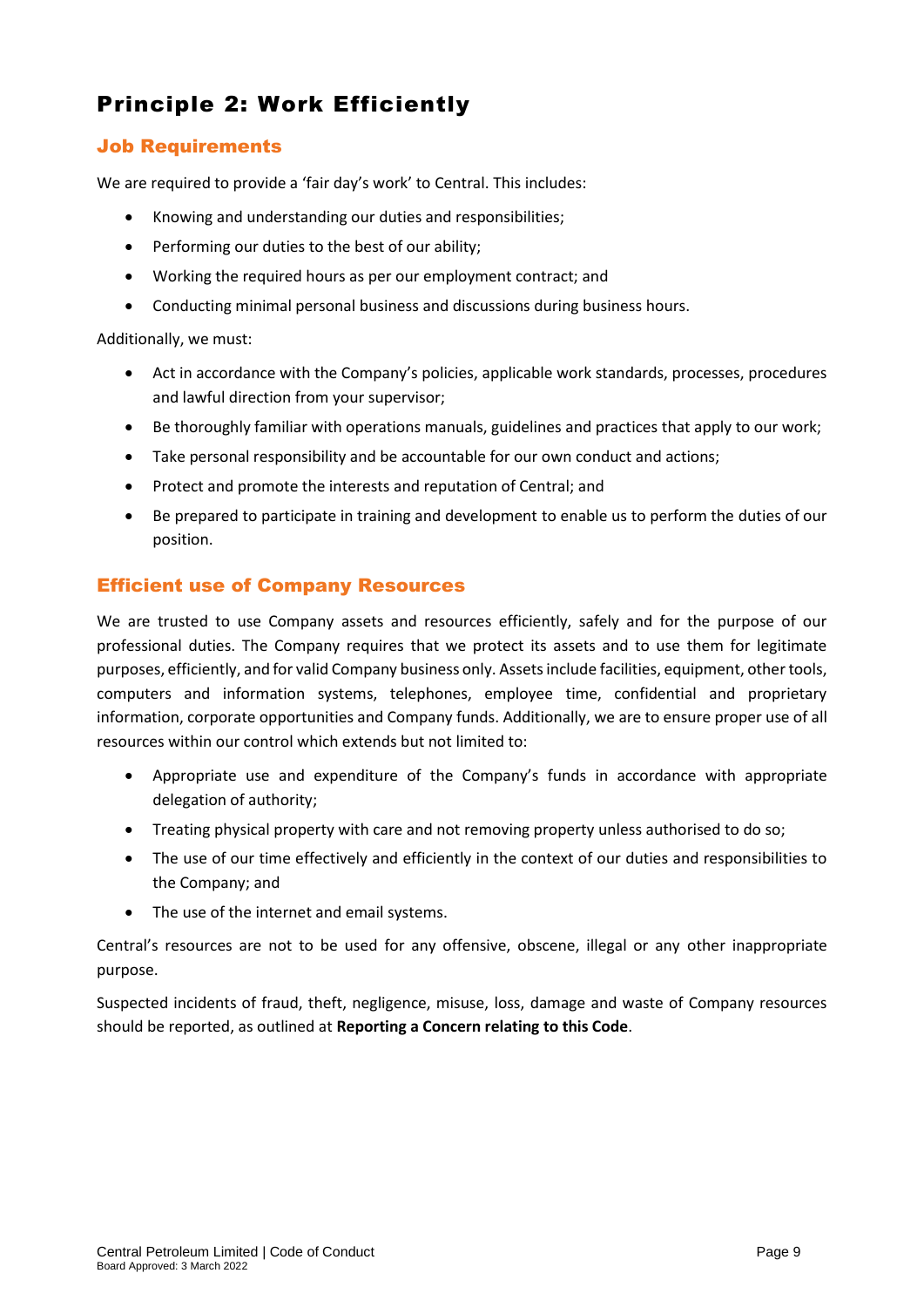# <span id="page-10-0"></span>Principle 3: Work Effectively

#### <span id="page-10-1"></span>Working Safely

Central is committed to providing a safe working environment for its employees and visitors. We have an obligation to take reasonable care in performing our duties and to co-operate with the implementation of safety procedures.

To ensure a safe work environment you must:

- Stop for safety if you believe there is an issue;
- Demonstrate safe behaviours at all times;
- Care for and ensure the wellbeing of others;
- Follow all safety instructions and safe methods of work;
- Be familiar with all safety policies and procedures; and
- Report all potential and actual unsafe work practices, hazards, accidents and incidents.

Always "think safe" and remain vigilant when performing your duties.

#### <span id="page-10-2"></span>Fitness for Work

We (all employees, volunteers, consultants and contractors performing works for Central) must be required to be physically and mentally capable of performing our duties without undue risk of harm to ourselves or others, and are not adversely affected by drugs, alcohol or fatigue.

The use of drugs and alcohol may impair our capacity to perform our jobs safely, efficiently and with respect for our work colleagues. No employee, volunteer, consultant or contractor is to commence work or return to work under the influence of alcohol (0.00% alcohol level as outlined in the **Medical and Fitness for Work procedure**) whilst working on an Oil & Gas operated site. Additionally, drugs or medication, including prescribed medication that impairs work performance, no employee, volunteer, consultant or contractor is to commence work or return to work. We must not use Central vehicles or operate any equipment if our work performance is impaired by alcohol or any drugs or medication. Any concerns should be raised with a manager immediately.

If you require medication, including prescribed medication, that may affect your work performance, you must disclose this to your manager who will take the appropriate steps to ensure you and your colleagues' work safety.

The unauthorised use, sale, possession or distribution of any type of illegal or prescription drug is prohibited at all times on Central worksites and premises. If an employee is found to request, purchase, possess, distribute or use illegal or illicit drugs on Central's premises, they will be subject to disciplinary action which includes termination of their employment and Central may, subject to the Company's legal obligation report the matter to Police.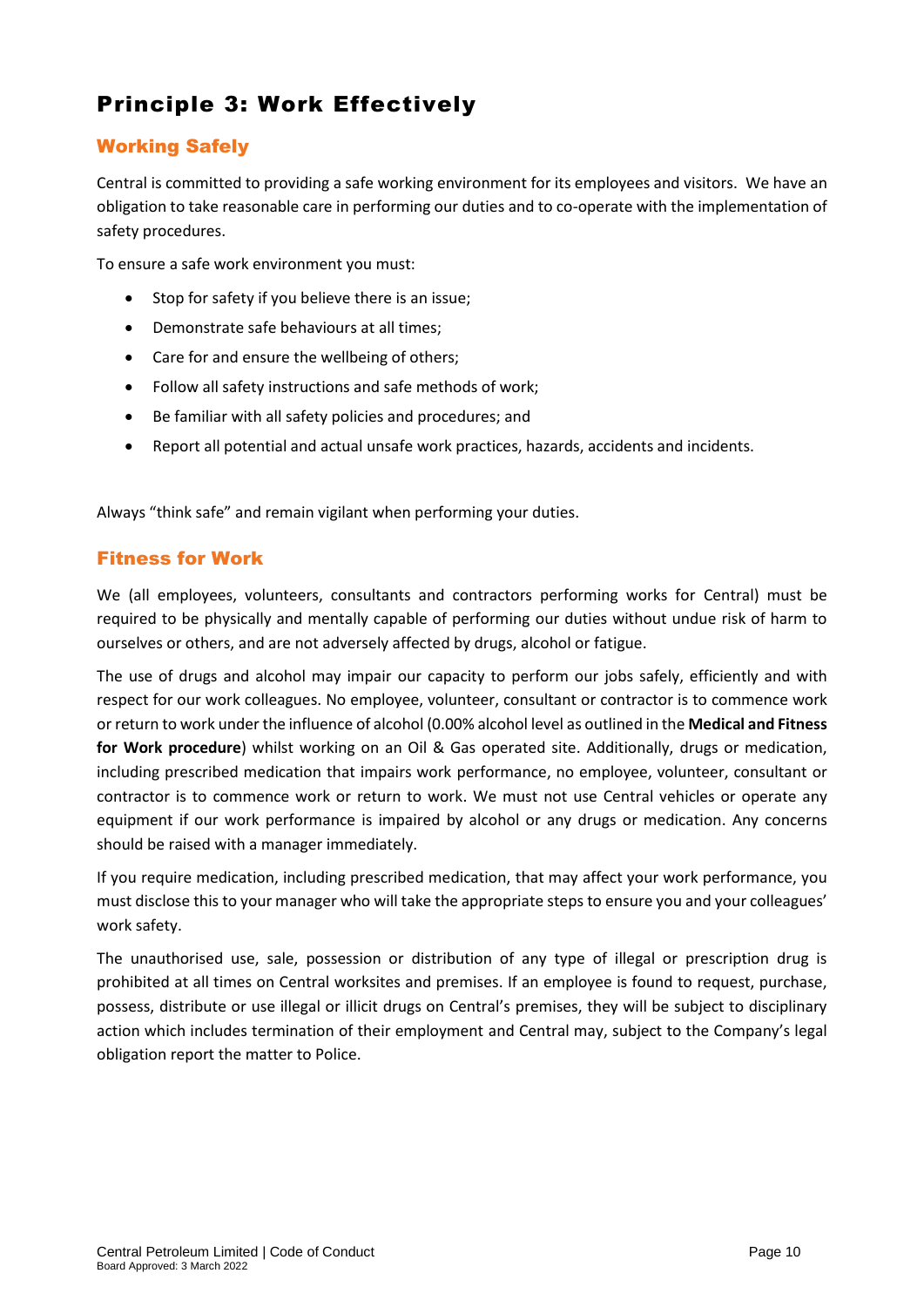#### <span id="page-11-0"></span>Team Work

Central values teamwork and therefore everyone is expected to constructively contribute to their team.

We must:

- Participate in team discussions and team meetings;
- Work collaboratively with other team members and others;
- Ensure our duties contribute to the team goals;
- Contribute to the development and maintenance of a friendly and productive team environment; and
- Commit to resolving personal or work-related disputes in a constructive and co-operative manner.

#### <span id="page-11-1"></span>Business Presentation

Central promotes professionalism in all that we do; at first introductions and in our daily conduct.

Our appearance and presentation communicates that we are:

- Professional in our attitude to business and people; and
- Organised (on time and prepared).

As an employee of Central we must:

- Dress to comply with workplace health and safety regulations relevant to our work activities;
- Dress suitably for our position, presenting a respectful, clean, neat and tidy appearance at all times;
- Wear no more than an appropriate amount of jewellery;
- Wear a uniform (if supplied) and maintain its condition (clean and not torn); and
- Consult with a manager if unsure of the type of clothing appropriate to your position.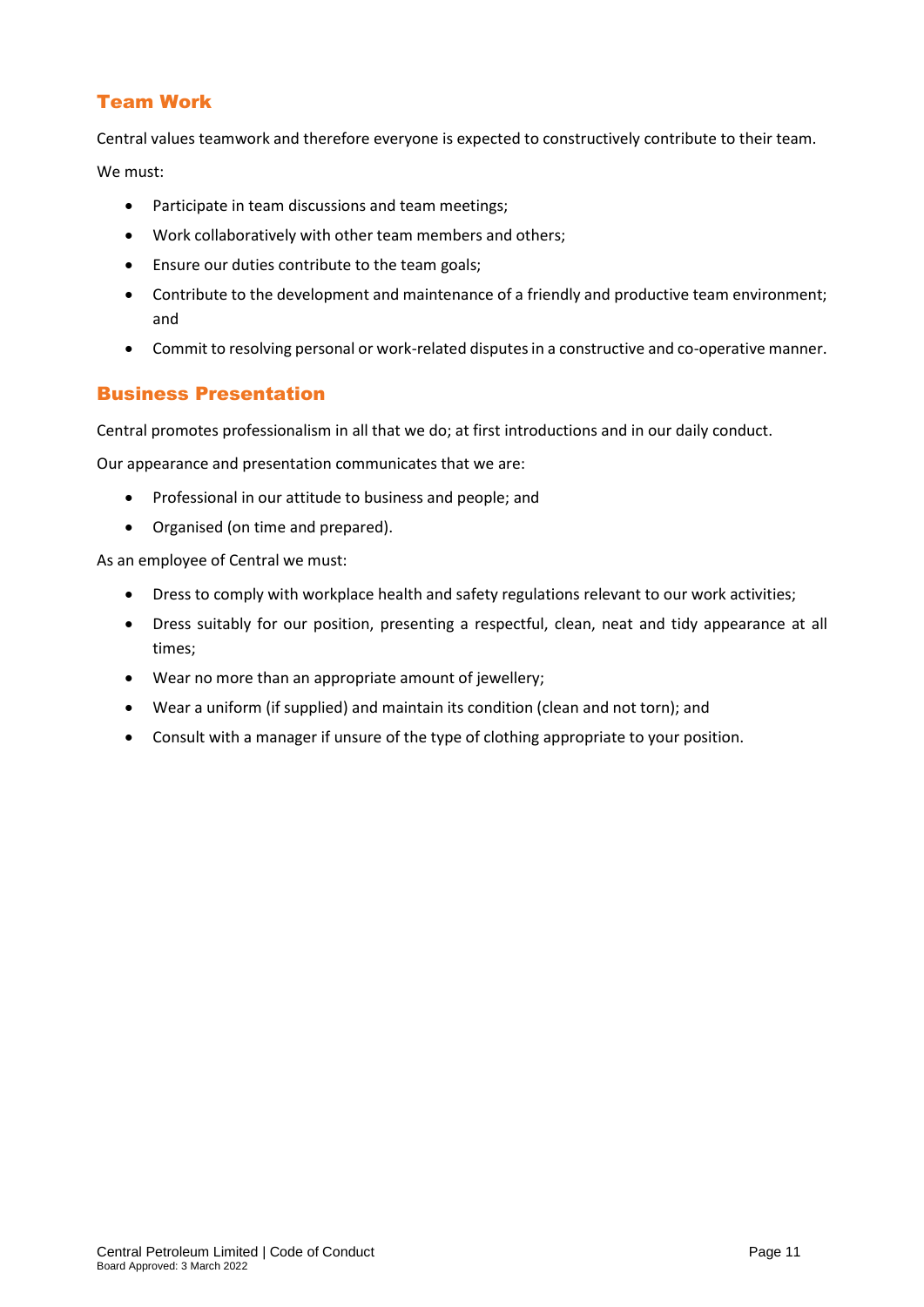## <span id="page-12-0"></span>Principle 4: Work in Accordance with the Law

#### <span id="page-12-1"></span>Corrupt and Unlawful Conduct

Corrupt or unlawful conduct is strictly prohibited at Central as outlined in the **Fraud & Corruption Policy.** Corrupt conduct includes dishonest or improper use of position, information or resources to achieve personal gain or advantage for him or herself, or for another person or entity.

Corrupt or unlawful conduct may include, but is not limited to:

- Theft and misappropriation of material or financial resources;
- Offering or accepting bribes, commissions or secret payments;
- Accepting a gift or benefit that is intended to, or is likely to cause you to act in a partial manner;
- Fraudulent or criminal conduct;
- Forgery, and making false or fraudulent claims;
- Misuse or unauthorised disclosure of information or material;
- Wilful or negligent damage to resources; and
- Discriminatory behaviour, assault or other forms of unlawful violence against a person.

If you believe you know of any corrupt or unlawful conduct, you have a duty to raise that matter as outlined at **Reporting a Concern relating to this Code.**

Corrupt and unlawful conduct is serious misconduct and may lead to disciplinary action, including termination of employment. Central will fully co-operate with any investigation by law enforcement or regulatory authorities.

#### <span id="page-12-2"></span>Lawful Instructions

You are required to carry out all reasonable and lawful instructions given by a person with the authority to do so. If the instruction being asked of us falls into one of the below categories, look to have a robust discussion with your manager, and if appropriate raise the issue with the one-up manager or the Human Resource Manager:

- It is unlawful;
- It poses a health and safety risk to yourself or others;
- It is not reasonable (for example, physical limitations);
- It creates a potential or actual conflict of interest; or
- It could cause a breach of Central's Code of Conduct.

#### <span id="page-12-3"></span>Environmental and Community Responsibility

Central is committed to ensuring its Operations and developments have a positive economic impact on surrounding communities by working with local landholders, traditional owners, government authorities and community groups to add value to the region.

Central will report openly and honestly to our employees, customers, investors, the community and to government on environmental issues that relate to Central's operations. You must:

- Comply with environmental legislation, regulations and government policies; and
- Consider the impact of activities on the environment and local community.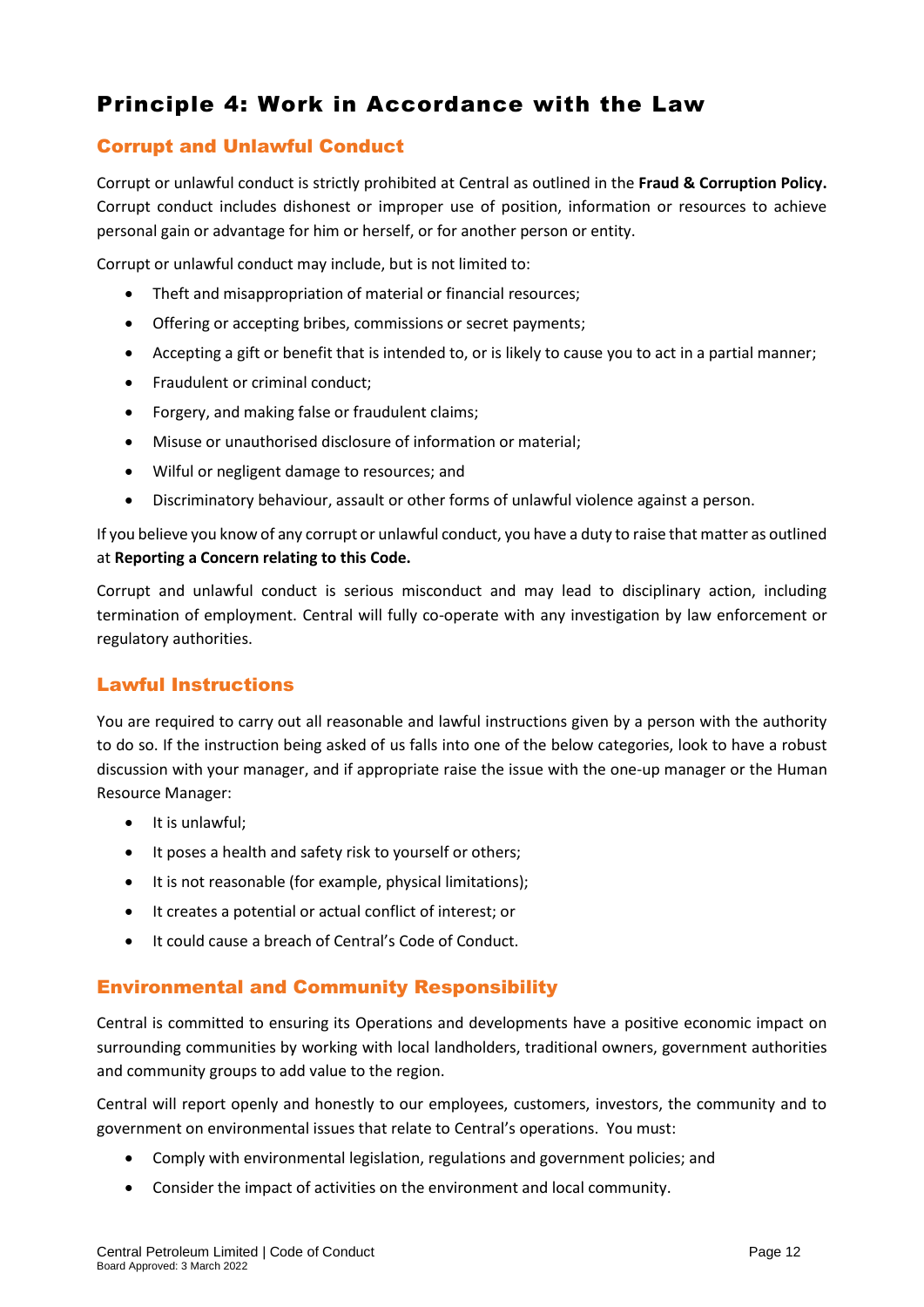## <span id="page-13-0"></span>Reference Documents

Underpinning the Code of Conduct are key pieces of legislation, agreements, charters, policies and procedures which include, but are not limited to:

| <b>Document Title</b>                                    |                          |  |
|----------------------------------------------------------|--------------------------|--|
| Age Discrimination Act 2004 (Cth)                        | Commonwealth Legislation |  |
| <b>Anti-discrimination Act 1991 (Qld)</b>                | Queensland Legislation   |  |
| <b>Disability Discrimination Act 1992 (Cth)</b>          | Commonwealth Legislation |  |
| Fair Work Act 2009 (Cth)                                 | Commonwealth Legislation |  |
| Privacy Act 1988 (Cth)                                   | Commonwealth Legislation |  |
| <b>Racial Discrimination Act 1975 (Cth)</b>              | Commonwealth Legislation |  |
| <b>Sex Discrimination Act 1984 (Cth)</b>                 | Commonwealth Legislation |  |
| Work Health and Safety Act 2011 (Qld)                    | Queensland Legislation   |  |
| <b>Risk and Sustainability Committee Charter</b>         | Company Charter          |  |
| <b>Audit and Financial Risk Committee Charter</b>        | Company Charter          |  |
| <b>Diversity and Inclusion Policy</b>                    | <b>Company Policy</b>    |  |
| <b>Fraud and Corruption Policy</b>                       | <b>Company Policy</b>    |  |
| IT & Security Policy                                     | <b>Company Policy</b>    |  |
| Purchase to Pay Procedure                                | <b>Company Procedure</b> |  |
| <b>Risk Management Policy</b>                            | <b>Company Policy</b>    |  |
| <b>Securities Dealing Policy</b>                         | <b>Company Policy</b>    |  |
| <b>Fitness for Work Policy</b>                           | <b>Company Policy</b>    |  |
| Alcohol and Drugs Procedure                              | Company Procedure        |  |
| <b>Whistleblower Policy</b>                              | <b>Company Policy</b>    |  |
| Workplace Discrimination and Harassment Policy           | <b>Company Policy</b>    |  |
| <b>Guidelines for Managing Complaints and Misconduct</b> | <b>Company Guide</b>     |  |